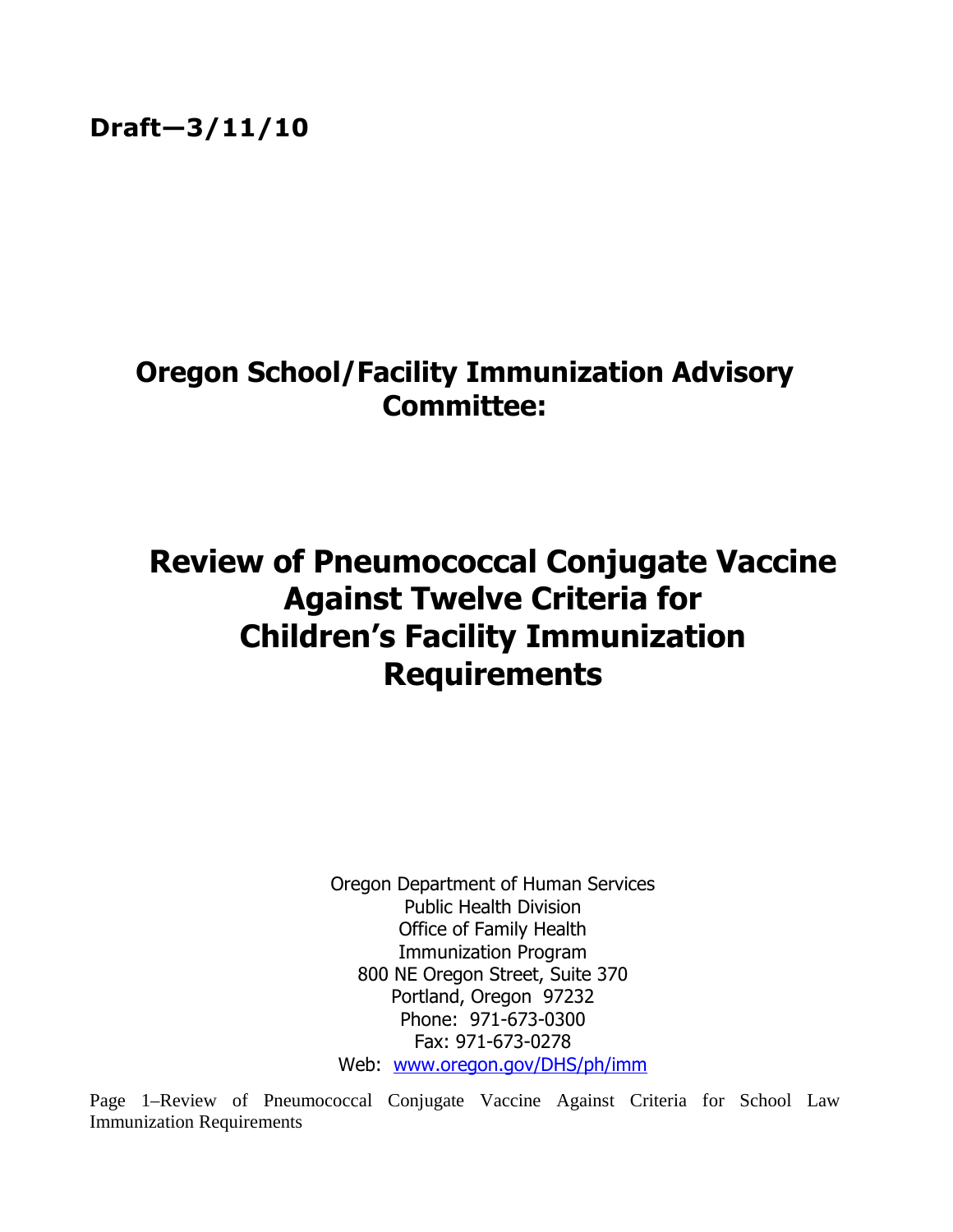#### Oregon School/Facility Immunization Advisory Committee: Review of Pneumococcal Conjugate Vaccine Against Twelve Criteria for School/Facility/College Immunization Requirements

#### Process for Reviewing Antigens for Potential Inclusion in OAR 333-050-0050, 333-050-0130 and 333-050-0140.

Request for the inclusion of additional antigens or vaccines can come from the Oregon Immunization Program, IPAT (Immunization Policy Advisory Team), or from the community. Proposed changes to vaccine requirements are discussed with IPAT either in a regularly scheduled meeting or through electronic communication. IPAT will submit their comments and a request for consideration to the Oregon Immunization School Law Advisory Committee.

The Oregon School/Facility Immunization Advisory Committee was established as a part of the school law immunization requirements when the original legislation was passed in 1980. This Committee is composed of immunization stakeholders from the fields of public health, school health, school administration, medicine, day care, child advocacy and consumers (parents). Through consensus, the committee determines what vaccines (antigens) should be included in Oregon school immunization requirements.

Information about new vaccines and the diseases they prevent, including transmission within schools, burden of disease, cost-effectiveness, effect on schools/counties and vaccine availability is presented at a scheduled meeting for committee consideration. The following criteria are an integral part of the discussion and the decision-making process. All 12 criteria must be considered. Members of the Committee are expected to rely on their professional and scientific judgment as well as available data when applying the criteria.

The Committee's recommendation is then submitted to the Oregon Immunization Program for consideration and possible action.

Page 2–Review of Pneumococcal Conjugate Vaccine Against Criteria for School Law Immunization Requirements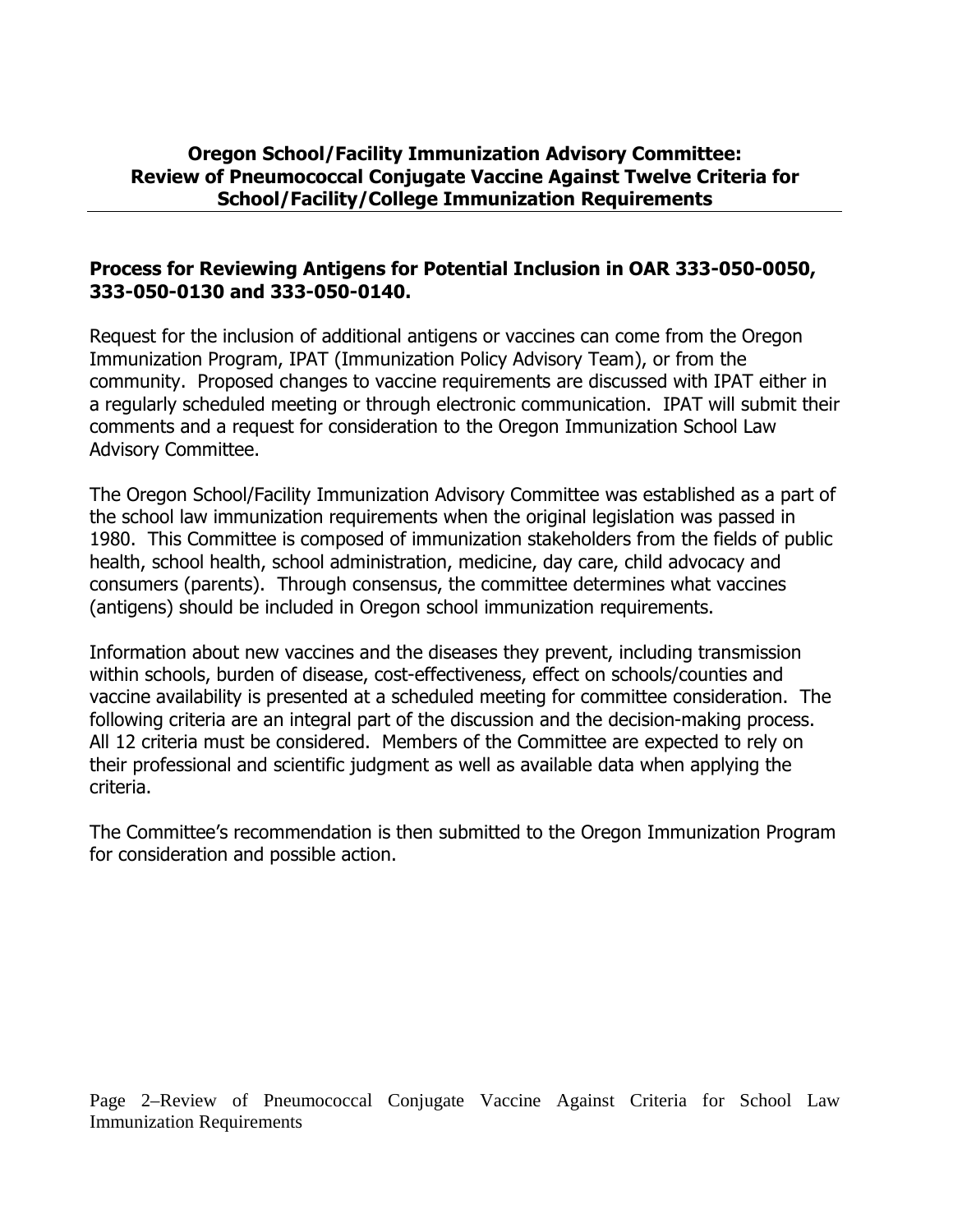### The 12 Criteria to Consider in Evaluating Antigens

The following information is being presented for Committee consideration. Consideration: Adding pneumococcal conjugate vaccine to the school law requirements for children's facility attendance.

#### 1. The vaccine containing this antigen is recommended by ACIP (Advisory Committee on Immunization Practices) and included on its recommended childhood and adolescent immunization schedule.

#### From:

CDC. *Epidemiology and Prevention of Vaccine-Preventable Diseases*,  $11<sup>th</sup>$  Edition, pages 217-230. Available at http://www.cdc.gov/vaccines/Pubs/pinkbook/downloads/pneumo.pdf

"The first pneumococcal conjugate vaccine (PCV7) was licensed in the United States in 2000. It [provides protection against] seven serotypes of S. pneumoniae (4, 9V, 14, 19F, 23F, 18C and 6B)… The serotypes included in PCV7 accounted for 86% of bacteremia, 83% of meningitis, and 65% of acute otitis media among children younger than 6 years of age in the United States during 1978-1994."

All children younger than 5 years of age are recommended to be routinely vaccinated with PCV.

"The primary series beginning in infancy consists of three doses routinely given at 2, 4, and 6 months of age. A fourth (booster) dose is recommended at 12–15 months of age… Unvaccinated children aged 7 through 11 months should receive two doses of vaccine at least 4 weeks apart, followed by a booster dose at age 12 through 15 months. Unvaccinated children aged 12 through 23 months should receive two doses of vaccine, at least 8 weeks apart. Previously unvaccinated healthy children 24 through 59 months of age should receive a single dose of PCV7. Unvaccinated children 24 through 59 months of age with sickle cell disease, asplenia, HIV infection, chronic illness, cochlear implant, or immunocompromising conditions should receive two doses of PCV7 separated by at least 8 weeks."

The recently licensed PCV13 provides protection against 13 serotypes including the 7 serotypes in PCV7. When PCV13 becomes available, this vaccine will replace PCV7. At the February 2010 meeting, ACIP voted to recommend that children under 5 years of age who have completed their PCV7 series receive one dose of PCV13.

#### 2. The vaccine prevents disease with a significant morbidity and mortality in at least some subset of the Oregon's population.

Invasive pneumococcal disease rates decreased dramatically in children less than 5 years of age after the introduction of the vaccine. In the Clackamas/Multnomah/Washington Tri-County area, where surveillance data are

Page 3–Review of Pneumococcal Conjugate Vaccine Against Criteria for School Law Immunization Requirements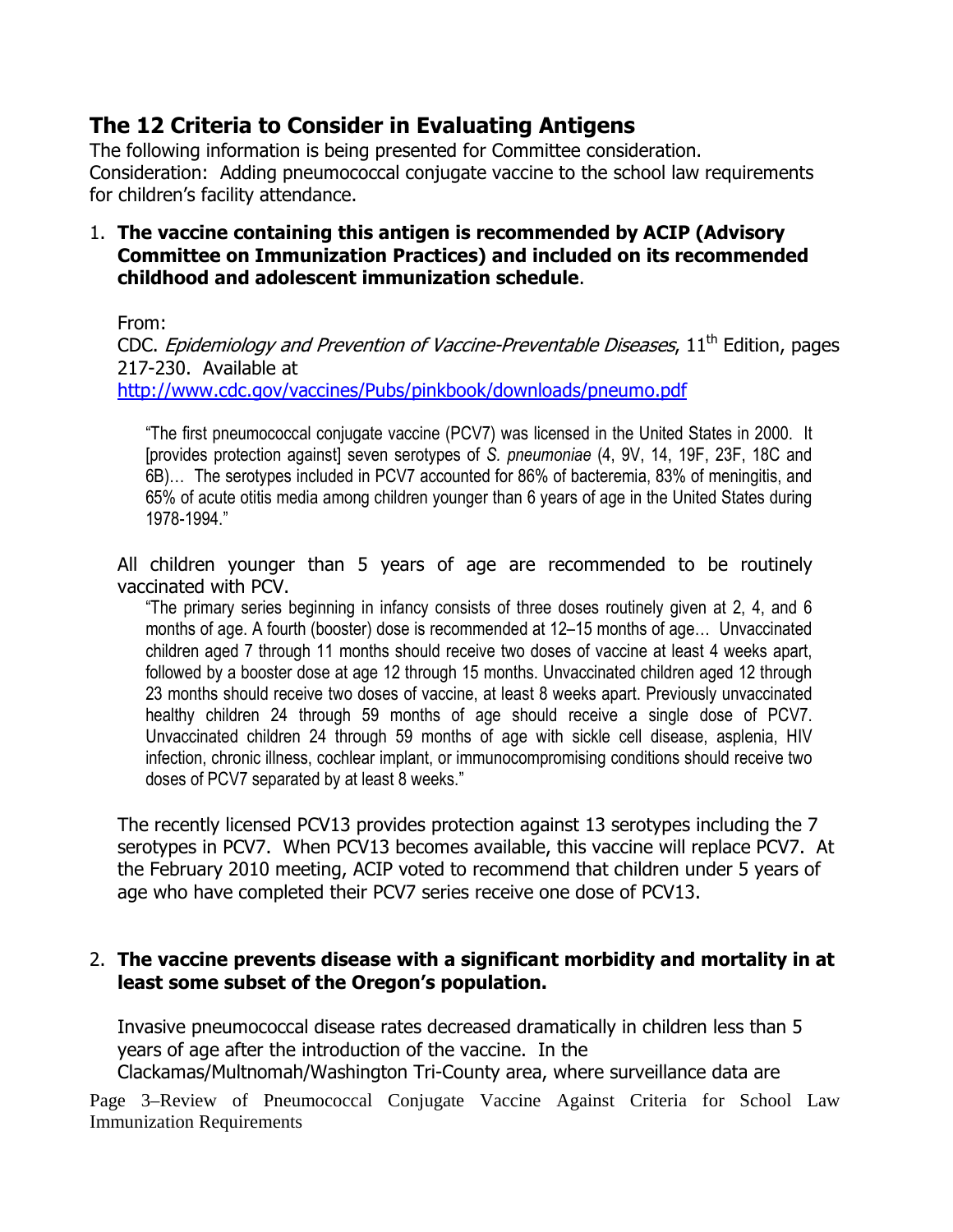obtained, there have been no reported deaths from invasive pneumococcal disease caused by the strains listed in the vaccine in children under the age of five since 2002. In 2007, there were 2 cases of invasive pneumococcal disease caused by serotypes in the vaccine.

Following PCV7 introduction, overall national rates of invasive pneumococcal disease (IPD) have declined by 80 percent in children less than 5 years of age. In 2009, there were zero cases of invasive pneumococcal disease caused by serotypes in PCV7 and seven cases of IPD caused by serotypes in the newly approved PCV13.

Oregon Acute and Communicable Disease Program, 2010.

#### 3. The vaccine (antigen) is cost-effective from a societal perspective in Oregon.

In a study published in 2000 by Lieu et al., with the disease rates prevalent at the time and a vaccine cost of \$58 per dose, the estimated cost per year of life saved was \$80,000. Since then, the vaccine has come into widespread use, and pneumococcal disease rates declined among both children and adults, possibly from a "herd immunity" effect. An analysis by Ray et al., published in 2006, in which declines in disease among adults were attributed to vaccination of children, estimated a cost of only \$7,500 per year of life saved. On the other hand, after these benefits have been reaped (i.e., with current vaccination rates), it is not clear how much additional benefit would be gained by additional vaccination. The last reported death from invasive pneumococcal disease in a child <5 years of age in our surveillance area in the Tri-County area around Portland was in 2001. If there are few deaths left to be prevented, the cost per year of life saved would be very high.

In a presentation to ACIP, PCV13 was reported to be cost-saving compared to PCV7 for routine use. "Catch up immunization with one dose of PCV13 among children 12-59 months old who have been fully vaccinated with PCV7 may not be cost-saving when indirect effects are not considered butstill appears to be comparable in costeffectiveness to other accepted interventions."

Lieu TA, Ray GT, Black SB, Butler JC, Klein JO, Breiman RF, Miller MA, Shinefield HR. Projected costeffectiveness of pneumococcal conjugate vaccination of healthy infants and young children. JAMA. 2000 Mar 15;283(11):1460-8.

Abstract available at http://www.ncbi.nlm.nih.gov/pubmed/10732936

Ray GT, Whitney CG, Fireman BH, Ciuryla V, Black SB. Cost-effectiveness of pneumococcal conjugate vaccine: evidence from the first 5 years of use in the United States incorporating herd effects. Pediatr Infect Dis J. 2006 Jun;25(6):494-501.

Abstract available at http://www.ncbi.nlm.nih.gov/pubmed/16732146

Page 4–Review of Pneumococcal Conjugate Vaccine Against Criteria for School Law Immunization Requirements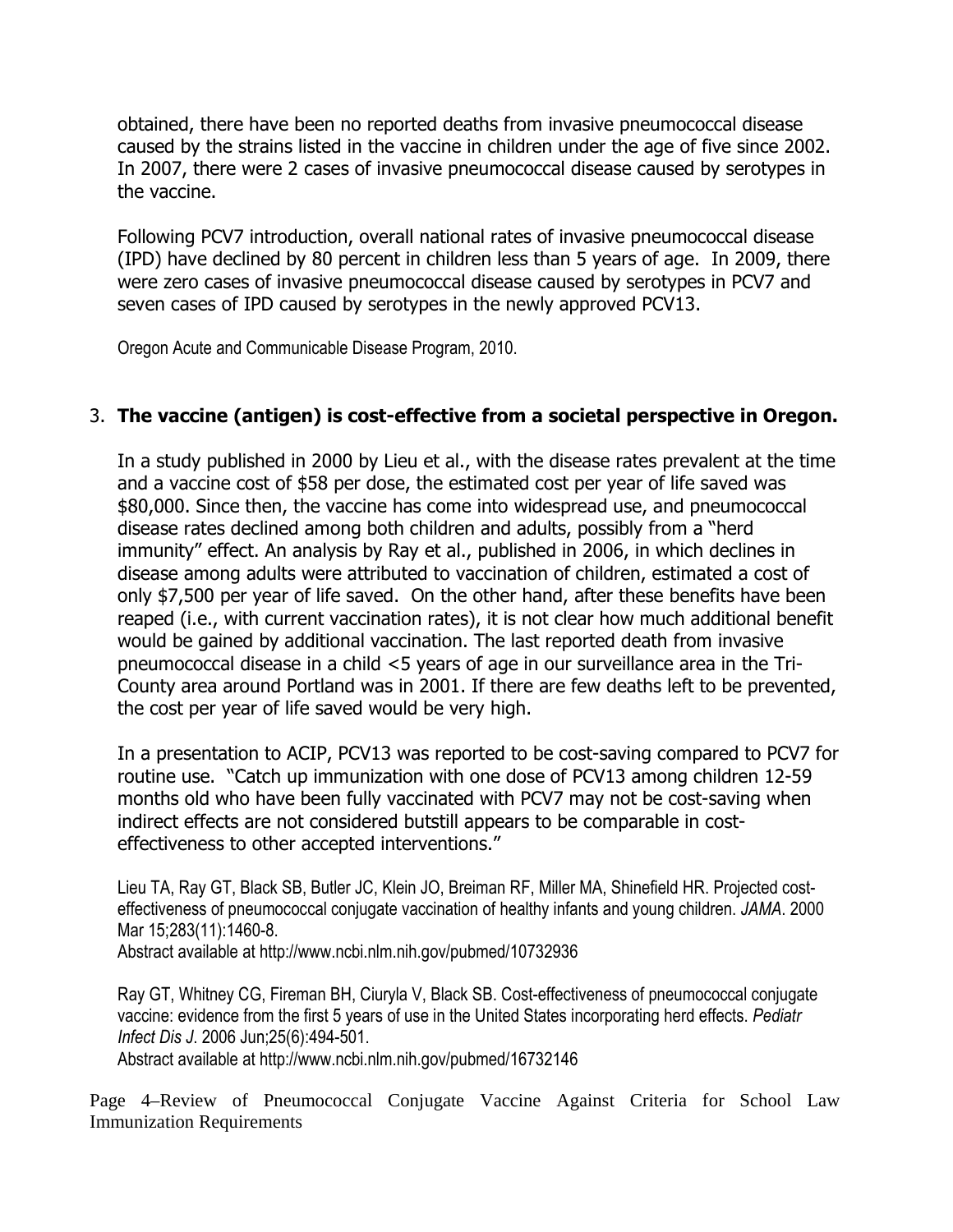Messonnier ML, et al. Cost-Effectiveness of Using 13-valent Pneumococcal Conjugate Vaccine in Infants and Young Children to Prevent Pneumococcal Disease in the United States. Presentation to ACIP, October 2009. Available at

http://www.cdc.gov/vaccines/recs/acip/downloads/mtg-slides-oct09/11-1-PCV13.pdf

#### 4. The vaccine (antigen) has been used in the general population for a sufficient time to demonstrate reduction in disease activity with similar level of effectiveness to that demonstrated prior to FDA approval.

The vaccine has demonstrated a reduction in vaccine-preventable disease in the community after implementation into the immunization schedule.

#### 5. The vaccine is necessary to prevent diseases known to be spread in schools or facilities, respectively and will increase safety in the school/facility environment.

Whether the school/facility environment poses a safety risk to its children by virtue of the presence of a disease should remain a factor when considering a school/facility requirement for that vaccine or antigen. Five to seventy percent of healthy adults carry the bacteria that cause pneumococcal disease, and 27-58% children in schools are carriers. "Attendance at a child care center has also been shown to increase the risk of invasive pneumococcal disease and acute otitis media 2–3-fold among children younger than 59 months of age." Community acquired pneumococcal disease outbreaks are not common and generally occur in crowded environments including jails and nursing homes, and in persons with underlying illness.

CDC. Epidemiology and Prevention of Vaccine-Preventable Diseases, 11th Edition, pages 217-230. Available at http://www.cdc.gov/vaccines/Pubs/pinkbook/downloads/pneumo.pdf

#### 6. Requiring the vaccine for school law will make a significant difference in vaccine coverage in the preschool/school/college populations and vaccinating the infant, child, adolescent or young adult against this disease reduces the risk of person-to-person transmission across racial and ethnic groups.

Adding a requirement for PCV for children's facilities may not significantly increase the uptake of PCV. Uptake of 4 doses of PCV7 in the Sentinel region is 65% for children 19-35 months of age. Sentinel data also indicate that children are receiving the PCV7 dose 4 at almost the same rate as DTaP dose 4, a vaccine that is required for children's facility attendance (DTaP 4 rates ranged from 1.2% to 2.2% higher than PCV7 dose 4

Page 5–Review of Pneumococcal Conjugate Vaccine Against Criteria for School Law Immunization Requirements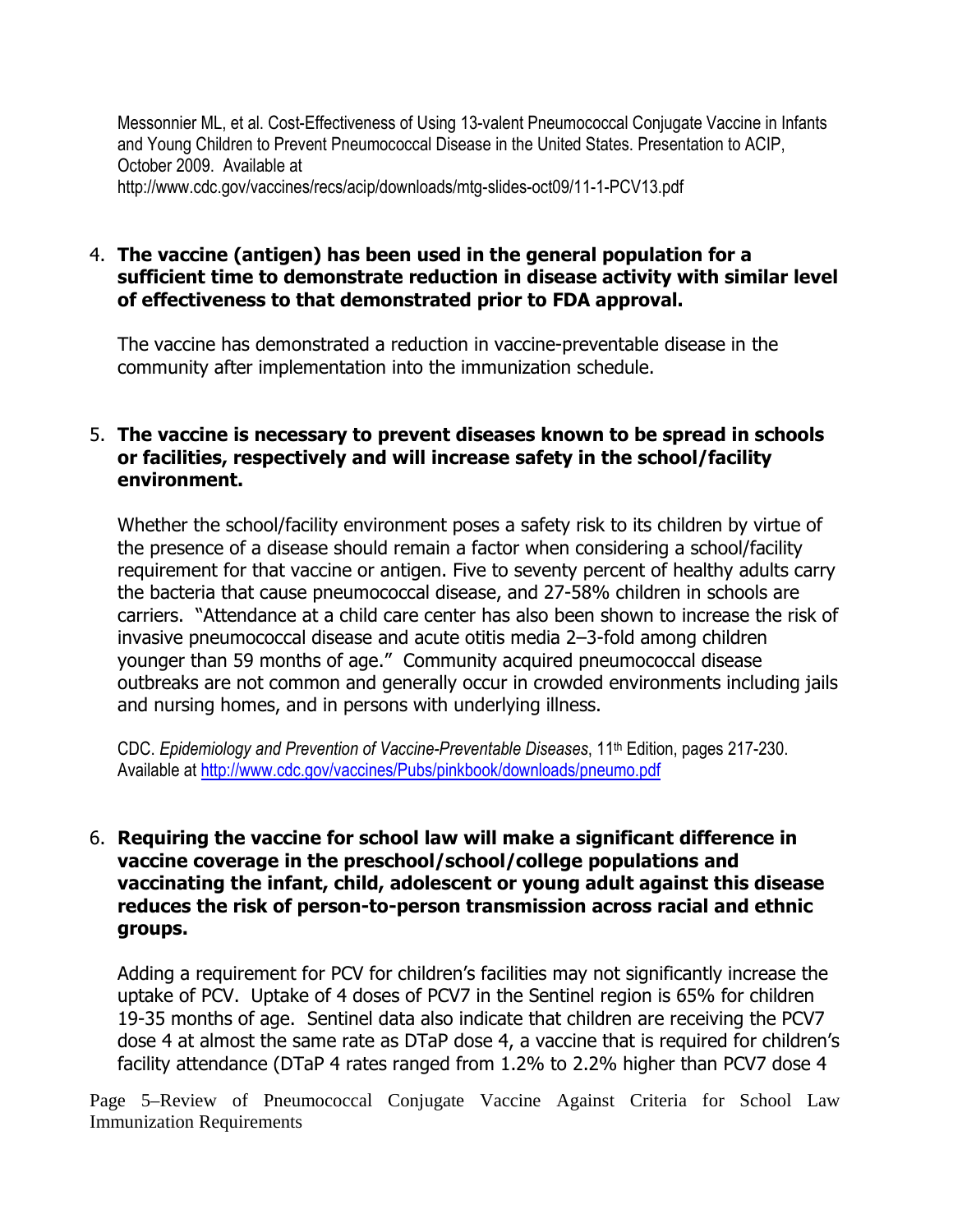rates from 2008 Quarter 2 to 2009 Quarter 4). Data from the National Immunization Survey estimate that 79.4% of 19-35 month old in Oregon have 4 doses of PCV7 and 79.7% of the same group have 4 doses of DTaP. Children's facilities (certified childcare, Head Start, and preschool) report that 94% of children are up-to-date for DTaP dose 4. Children attending children's facilities represent approximately one-third of the children in their age group. The percentage of children attending a registered child care setting is unknown. Registered facilities are asked to have immunization records available on children in their care but there is no enforcement element to this requirement. Therefore, approximately two-thirds of children under 5 years of age do not attend a facility where a PCV requirement would be enforced.

4 th Quarter Sentinel Report, 2009. Oregon Immunization Program National Immunization Survey, Quarter 1-4, 2008. Available at: http://www.cdc.gov/vaccines/statssurv/nis/tables/08/tab03 antigen state.xls Childcare Coverage Assessment Survey, 2009. Oregon Immunization Program

#### 7. The vaccine is acceptable to the Oregon medical community and the public.

It would appear from the above data, PCV is generally acceptable to the public and being administered by the medical community.

#### 8. Sufficient funding is available on a state level to purchase vaccines for children who would need to meet the new law requirements.

A vaccine cannot be added to school law requirements unless it is assured that every child has access to the vaccine and that it is affordable. Estimates for the need for general fund dollars range from \$144,173 to \$703,556 per year, depending on the number of doses needed for each child. These estimates do not include the cost if an additional dose of PCV13 is needed for children.

Cost estimate to state general fund prepared by the Oregon Immunization Program in response to Senate Joint Resolution 1, Legislative Session 2009

#### 9. There is a stable and adequate supply of vaccine.

There is a stable and adequate supply of PCV7 at this time. The supply of PCV13 is unknown at this time.

Page 6–Review of Pneumococcal Conjugate Vaccine Against Criteria for School Law Immunization Requirements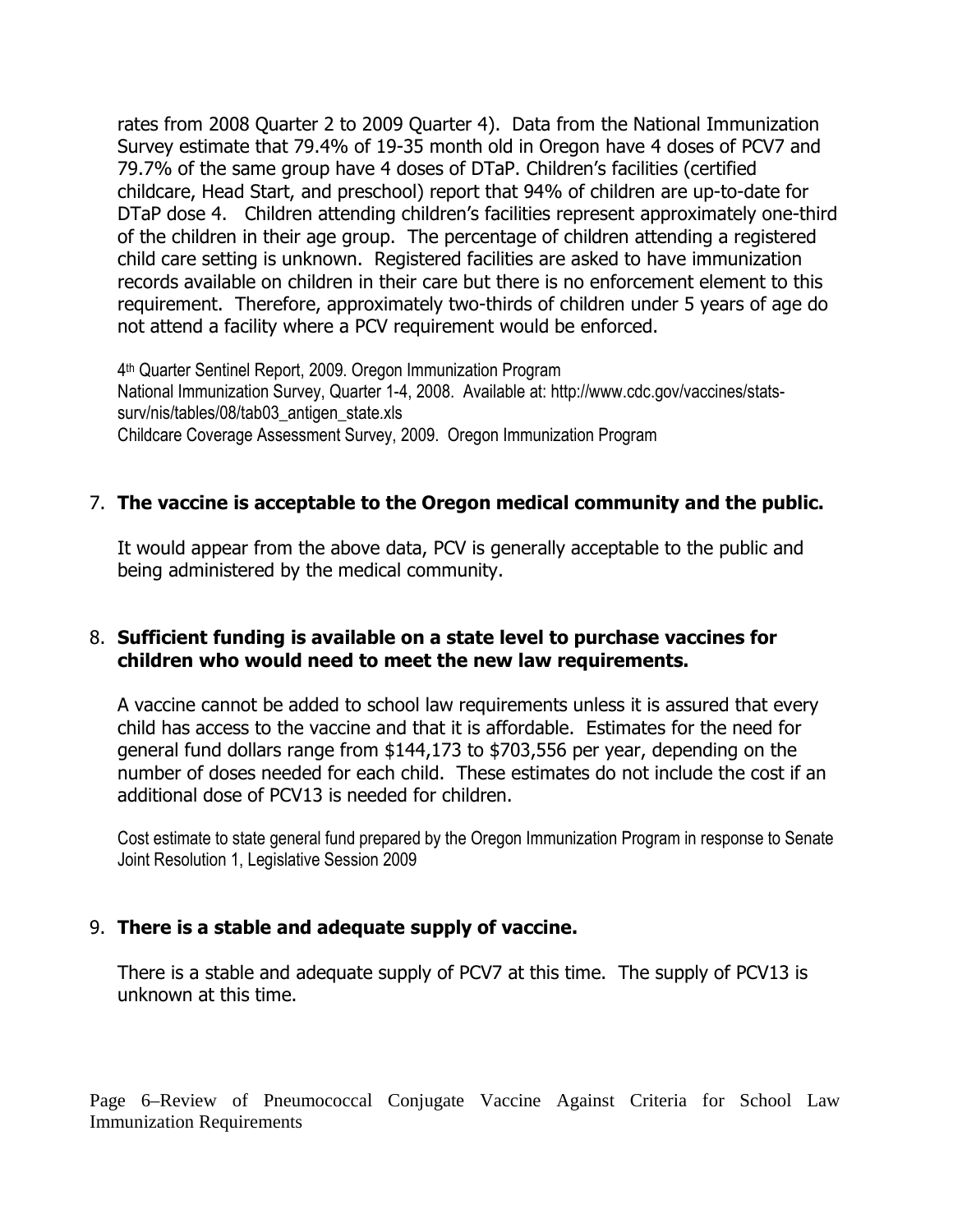#### 10.The administrative burdens of delivery and tracking of vaccine and Oregon school/facility rule implementation is reasonable and consider whether any other vaccines are currently being phased in to law.

Whenever new immunization requirements are added, schools have to contact more families about needed vaccines and spend time educating parents. Computer software upgrades must be made and paid for, and in turn must be approved by the state. Computer programs are not currently designed to accept pneumococcal vaccines, so programming changes would be extensive for those programs that evaluate at the prekindergarten level. Most certified day care programs do not use computers to evaluate immunization records; a very complicated schedule such as PCV, where children can be required to have one or up to four doses (or five with PCV13) of the vaccine depending on their age, would be a challenge. Hib has been required since 1991 and most errors and confusion from exclusion orders issued were Hib related (before the vaccine shortage).

Exclusion orders and Certificate of Immunization Status forms also require revision when additional vaccines are added to school/children's facility immunization requirements. Local health departments have to prepare and mail more exclusion orders, provide more community clinics and communicate with local providers and parents about the new rule changes to ensure that children will not be excluded from school. Health plans need to cover the costs of the vaccines when feasible to improve access. Oregon law prohibits local health departments from charging an administrative fee if parents are financially unable to pay, and this has a financial impact on the counties. Adding more vaccines when still phasing in other vaccines complicates the entire process that can then lead to errors, confusion, and frustration that can potentially overwhelm the partners in the process which may weaken the effectiveness of school law enforcement. However, there are no other vaccines currently being phased-in at the children's facility level at this time.

#### 11.The burden of compliance for the vaccine is reasonable for the parent/caregiver.

The majority of providers give pneumococcal conjugate vaccine doses to their clients with other recommended vaccines. During a potential catch-up period, there may be additional visits required. In addition, the new recommendation for a dose of PCV13 to be given to children under 5 years of age who have completed the PCV7 series may necessitate an additional clinic visit.

#### 12.The vaccine is included in Oregon ALERT IIS for tracking and reporting purposes.

Page 7–Review of Pneumococcal Conjugate Vaccine Against Criteria for School Law Immunization Requirements